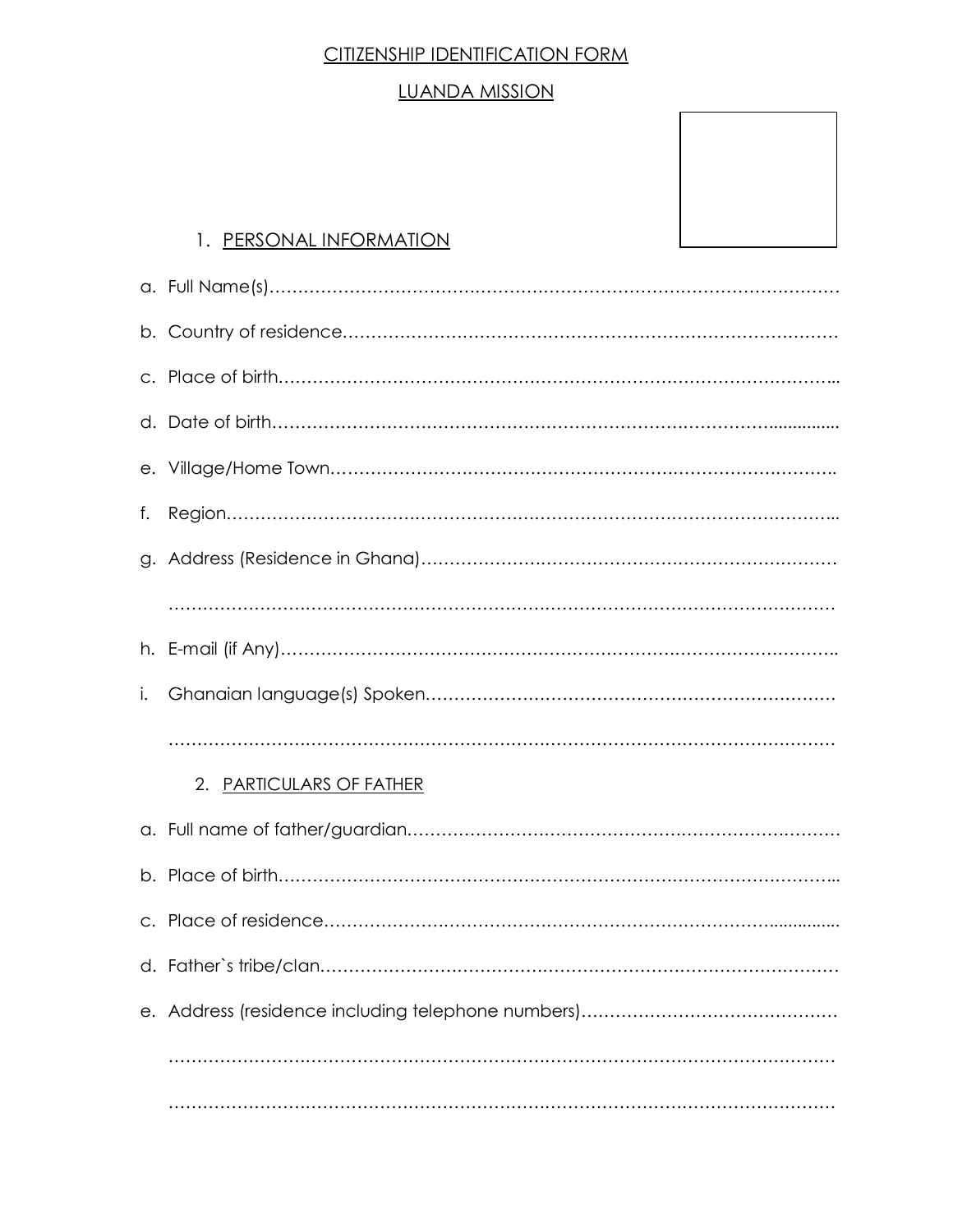#### 3. PARTICULARS OF MOTHER

| f. |                                                                                   |
|----|-----------------------------------------------------------------------------------|
|    |                                                                                   |
|    |                                                                                   |
|    | 4. PARTICULARS OF PASSPORT, VISA ETC                                              |
|    |                                                                                   |
|    |                                                                                   |
|    |                                                                                   |
|    |                                                                                   |
|    |                                                                                   |
| f. |                                                                                   |
|    |                                                                                   |
| g. | Name and address of your sponsor (that is the person responsible for your stay in |
|    |                                                                                   |
|    |                                                                                   |
|    |                                                                                   |
| h. | Your contact address and telephone/mobile number in Angola                        |
|    |                                                                                   |
|    |                                                                                   |